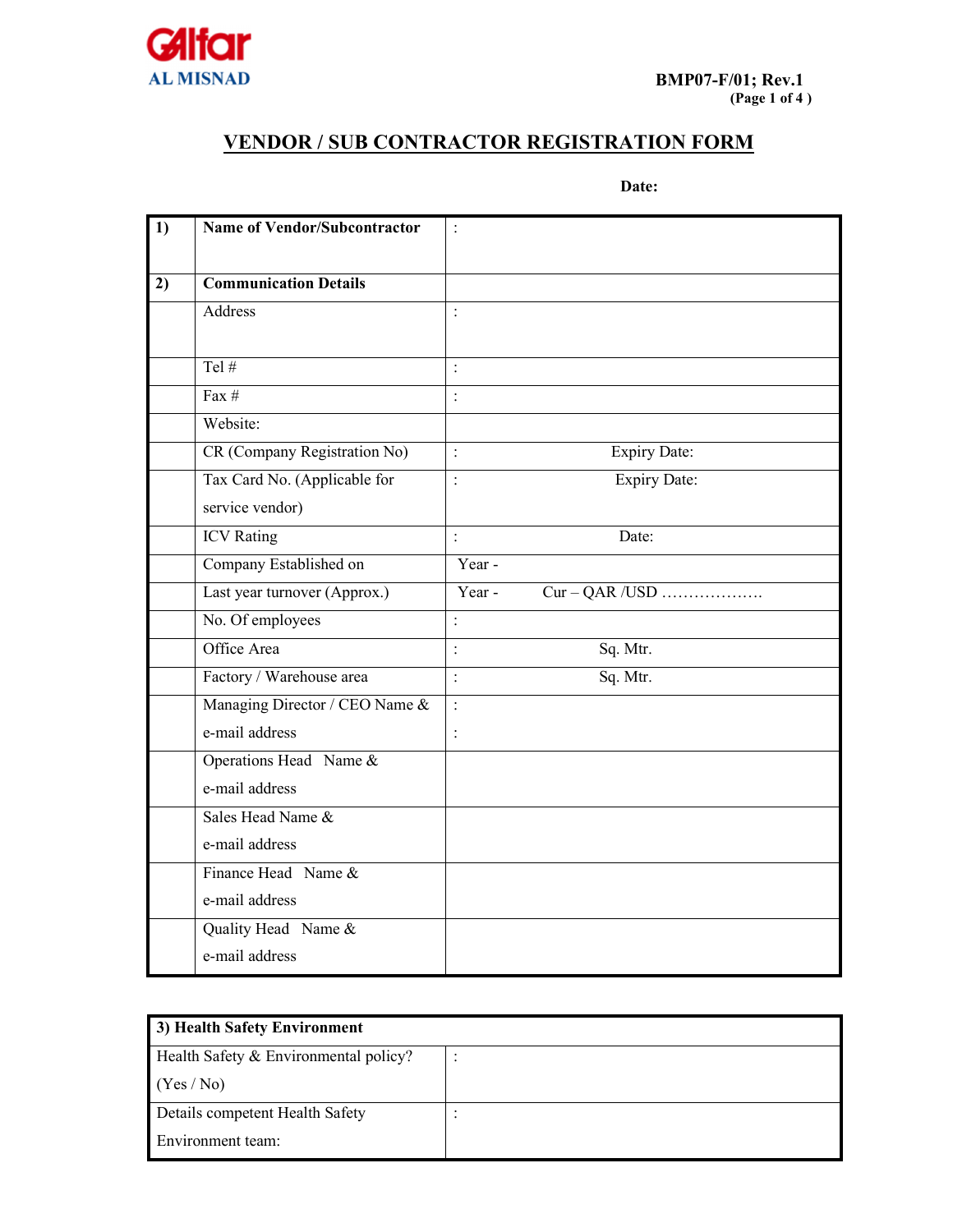

| Details of person responsible for HSE<br>Name & Email address, contact No.                                    | $\cdot$ |
|---------------------------------------------------------------------------------------------------------------|---------|
| Any formal Health/Safety notices or<br>prosecutions in the last 3 years? (Yes/No)<br>If Yes, Provide details. |         |
| Safety statistics details of last 3 years.                                                                    |         |

| 4) | <b>Business Type</b><br>( $\sqrt{\ }$ whatever is<br>appropriate) | : Manufacturer                                                           | Yes   | N <sub>0</sub> |                   |
|----|-------------------------------------------------------------------|--------------------------------------------------------------------------|-------|----------------|-------------------|
|    |                                                                   | If Yes,                                                                  | Local | Foreign        |                   |
|    |                                                                   | Trader                                                                   | Yes   | No<br>         |                   |
|    |                                                                   | <b>Authorized Dealer</b>                                                 | Yes   | No             |                   |
|    |                                                                   | Stockist                                                                 | Yes   | No             | ----------------- |
|    |                                                                   | Contractor                                                               | Yes   | No             |                   |
|    |                                                                   | Please tick Category:<br>Civil / Mechanical 1/ Electrical / All / Others |       |                |                   |

| $\vert 5 \rangle$ | a) Vendor's Major Products   |  |
|-------------------|------------------------------|--|
|                   | b) Subcontractor Major scope |  |

| 6) | <b>Third Party Certification to</b><br><b>International Standard:</b> | : ISO 9001               |  |
|----|-----------------------------------------------------------------------|--------------------------|--|
|    |                                                                       | ISO 14001                |  |
|    |                                                                       | OHSAS 18001 / ISO 45001  |  |
|    |                                                                       | TS-29001                 |  |
|    |                                                                       | SA-8000                  |  |
|    |                                                                       | If other, please specify |  |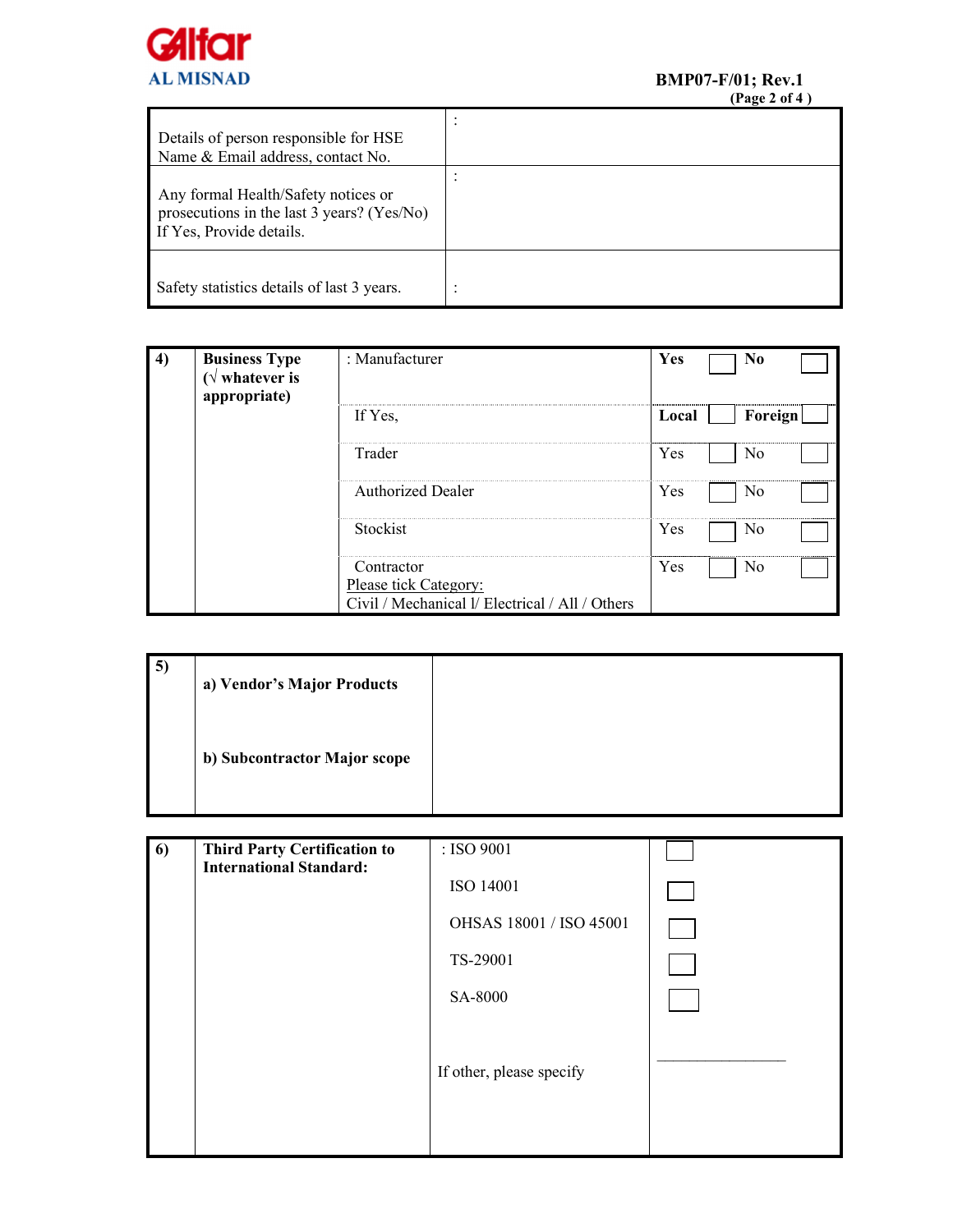

| $\boldsymbol{\tau}$ | Vendor/subcontractor is                                | : i) Client Preferred Supplier                                            | Yes            |  |  |
|---------------------|--------------------------------------------------------|---------------------------------------------------------------------------|----------------|--|--|
|                     |                                                        |                                                                           | N <sub>o</sub> |  |  |
|                     |                                                        | If Yes, Client Name:                                                      |                |  |  |
|                     |                                                        |                                                                           |                |  |  |
|                     |                                                        | QP/QATAR GAS /RAS GAS/QAPCO/KAHRAMAA<br>QAFCO/ASHGHAL/SHELL/OXY/TOTAL Etc |                |  |  |
|                     |                                                        | : ii) Client Nominated Supplier                                           | Yes            |  |  |
|                     |                                                        |                                                                           | N <sub>o</sub> |  |  |
|                     |                                                        | If Yes, Client Name:                                                      |                |  |  |
|                     |                                                        | : iii) Associated with Galfar}                                            | Yes            |  |  |
|                     |                                                        | Group of Companies}                                                       | N <sub>o</sub> |  |  |
|                     |                                                        | If yes, Specify                                                           |                |  |  |
|                     |                                                        | $\colon$                                                                  |                |  |  |
|                     |                                                        |                                                                           |                |  |  |
| 8)                  | <b>Direct Representative of</b>                        | $\mathbf{r}$                                                              |                |  |  |
|                     | Manufacturer                                           |                                                                           |                |  |  |
| 9)                  | Presence in other countries<br><b>Other than Qatar</b> | <b>Country Names:</b>                                                     |                |  |  |
|                     |                                                        |                                                                           |                |  |  |
|                     |                                                        |                                                                           |                |  |  |
|                     |                                                        |                                                                           |                |  |  |
| 10)                 | Principal Office, if any, details<br>may be provided   | $\ddot{\cdot}$                                                            |                |  |  |
|                     |                                                        |                                                                           |                |  |  |
|                     |                                                        |                                                                           |                |  |  |
| 11A)                | <b>Bank details -</b>                                  |                                                                           |                |  |  |
|                     | <b>Bank Name</b><br><b>Branch</b>                      |                                                                           |                |  |  |
|                     | Account No.                                            |                                                                           |                |  |  |
|                     | IBAN:                                                  | $\vdots$                                                                  |                |  |  |
|                     | A/c. Operating personnel<br>& other details if any.    | $\vdots$                                                                  |                |  |  |
| 11A)                | <b>Please specify Payment Terms</b>                    | 90 Days credit (Mandatory)                                                |                |  |  |
|                     |                                                        |                                                                           |                |  |  |
| 12)                 | Additional Information, if any.                        | $\cdot$                                                                   |                |  |  |
|                     |                                                        |                                                                           |                |  |  |
|                     |                                                        |                                                                           |                |  |  |
|                     |                                                        |                                                                           |                |  |  |
|                     |                                                        |                                                                           |                |  |  |